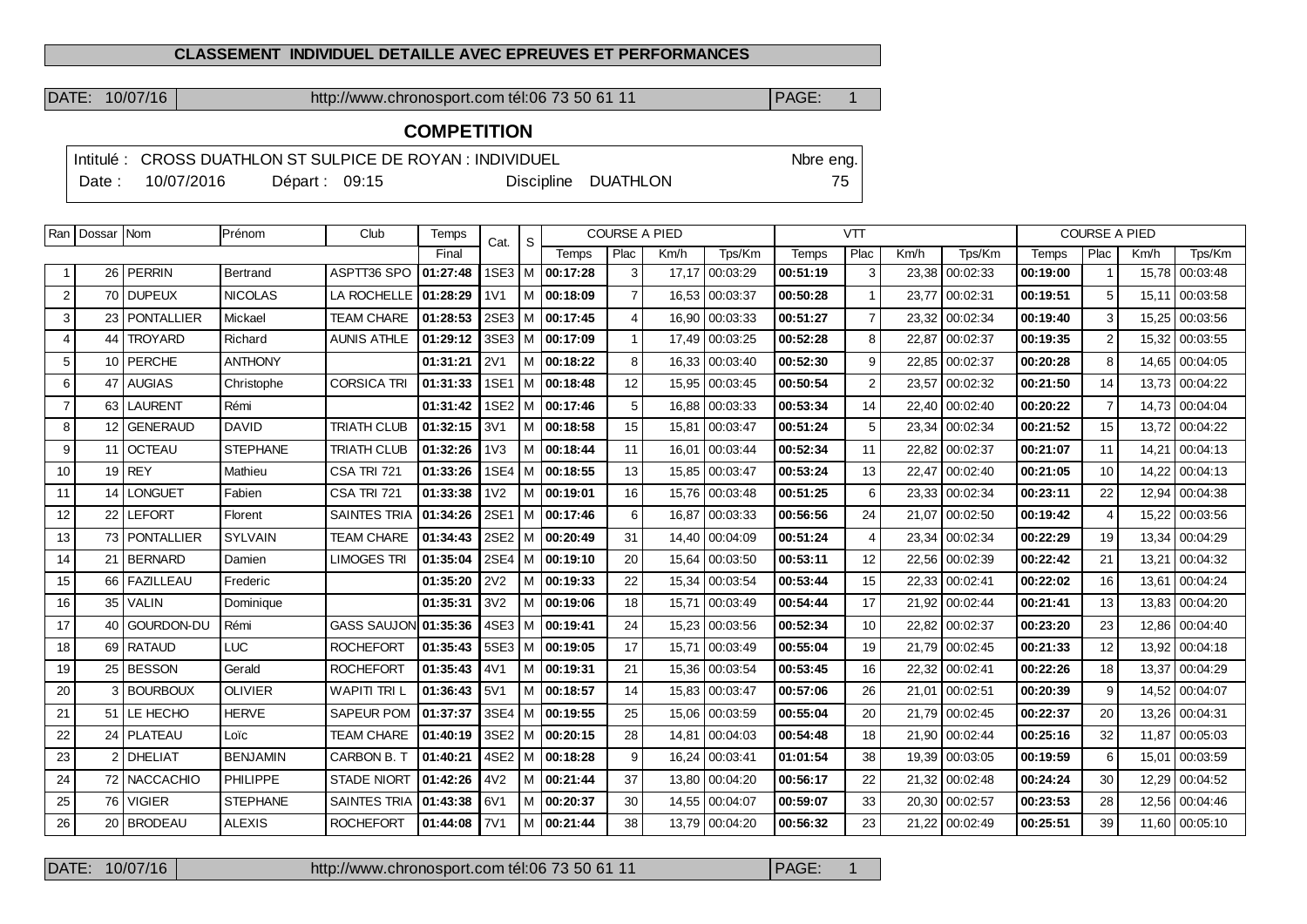## DATE: 10/07/16 http://www.chronosport.com tél:06 73 50 61 11 PAGE: 2

# **COMPETITION**

Intitulé : CROSS DUATHLON ST SULPICE DE ROYAN : INDIVIDUEL Note that the eng. Date : 10/07/2016 Départ : 09:15 Discipline DUATHLON 75

| 27 |                 |                   |                 |                      |          | Cat.             |       | <b>COURSE A PIED</b> |      |       |                | <b>VTT</b> |      |       |                |          |      | <b>COURSE A PIED</b> |                 |
|----|-----------------|-------------------|-----------------|----------------------|----------|------------------|-------|----------------------|------|-------|----------------|------------|------|-------|----------------|----------|------|----------------------|-----------------|
|    |                 |                   |                 |                      | Final    |                  | S     | Temps                | Plac | Km/h  | Tps/Km         | Temps      | Plac | Km/h  | Tps/Km         | Temps    | Plac | Km/h                 | Tps/Km          |
|    | 64              | ROBERT            | Jérôme          | <b>AFONDCHIEN</b>    | 01:44:11 | 4SE4 M           |       | 00:21:28             | 36   | 13,97 | 00:04:17       | 00:56:06   | 21   |       | 21,39 00:02:48 | 00:26:36 | 45   | 11,27                | 00:05:19        |
| 28 | 43              | <b>GANDELIN</b>   | Fabrice         |                      | 01:44:51 | 5V2              | l M   | 00:22:53             | 51   |       | 13.11 00:04:34 | 00:58:16   | 30   |       | 20,59 00:02:54 | 00:23:41 | 26   |                      | 12.66 00:04:44  |
| 29 | 6               | <b>POTHET</b>     | <b>GERARD</b>   | Hte Saintonge        | 01:44:54 | 1 <sub>V</sub> 4 | M     | 00:22:10             | 44   | 13,53 | 00:04:26       | 01:00:19   | 36   | 19,89 | 00:03:00       | 00:22:24 | 17   |                      | 13,39 00:04:28  |
| 30 |                 | 31   MENARD       | Christophe      | <b>HAUTE SAINT</b>   | 01:45:12 | <b>2V4</b>       | M     | 00:20:53             | 33   | 14,36 | 00:04:10       | 01:00:39   | 37   | 19,78 | 00:03:01       | 00:23:39 | 25   |                      | 12,68 00:04:43  |
| 31 | 48              | <b>LECONTE</b>    | <b>MIKAEL</b>   |                      | 01:46:18 | 8V1              | M     | 00:21:57             | 40   | 13,67 | 00:04:23       | 00:59:06   | 32   | 20,30 | 00:02:57       | 00:25:14 | 31   |                      | 11,88 00:05:02  |
| 32 | $\overline{4}$  | <b>BERARDI</b>    | <b>SAMUEL</b>   |                      | 01:46:26 | 9V1              | l M I | 00:22:32             | 48   | 13.31 | 00:04:30       | 00:57:59   | 27   |       | 20,69 00:02:53 | 00:25:53 | 41   |                      | 11,58 00:05:10  |
| 33 | 18 <sup>1</sup> | <b>FAURE</b>      | Laurent         | <b>ROCHEFORT</b>     | 01:46:43 | 10V1             | M     | 00:22:04             | 43   | 13,59 | 00:04:24       | 00:59:16   | 34   | 20,25 | 00:02:57       | 00:25:22 | 34   | 11,82                | 00:05:04        |
| 34 |                 | 61   FAUVEL       | David           |                      | 01:47:20 | 6SE3 M           |       | 00:21:55             | 39   | 13,68 | 00:04:23       | 00:58:47   | 31   | 20,41 | 00:02:56       | 00:26:37 | 46   | 11,27                | 00:05:19        |
| 35 | 38              | <b>LEGOUX</b>     | Pierre          |                      | 01:47:48 | $7SE3$ M         |       | 00:20:53             | 32   | 14,36 | 00:04:10       | 01:03:13   | 41   | 18,98 | 00:03:09       | 00:23:41 | 27   | 12,66                | 00:04:44        |
| 36 | 42              | DAVID             | Jerome          |                      | 01:48:40 | 8SE3   M         |       | 00:23:34             | 54   | 12,72 | 00:04:42       | 00:57:04   | 25   | 21,03 | 00:02:51       | 00:28:01 | 50   | 10,71                | 00:05:36        |
| 37 | 50              | <b>BONNEAU</b>    | <b>CINDY</b>    |                      | 01:49:02 | 1SE3 F           |       | 00:21:58             | 42   | 13.66 | 00:04:23       | 01:03:06   | 40   | 19.02 | 00:03:09       | 00:23:58 | 29   | 12,51                | 00:04:47        |
| 38 | 34              | <b>GEBALA</b>     | Antoine         |                      | 01:50:29 | $3SE1$ M         |       | 00:20:09             | 26   | 14,88 | 00:04:01       | 01:03:40   | 43   | 18,85 | 00:03:11       | 00:26:39 | 47   | 11,25                | 00:05:19        |
| 39 | 17              | <b>TESTU</b>      | Fabien          | <b>TRIATHLON C</b>   | 01:50:32 | $5SE4$ M         |       | 00:19:41             | 23   | 15,23 | 00:03:56       | 01:07:22   | 54   | 17,81 | 00:03:22       | 00:23:28 | 24   | 12,78                | 00:04:41        |
| 40 | 45              | MENET             | Lionel          | ATHLETIC CL          | 01:50:38 | 2V3              | M     | 00:21:57             | 41   | 13,66 | 00:04:23       | 01:03:00   | 39   | 19,04 | 00:03:09       | 00:25:40 | 38   | 11,69                | 00:05:08        |
| 41 | 59              | PETIT             | <b>FABIEN</b>   |                      | 01:51:11 | 6SE4 M           |       | 00:22:48             | 49   | 13.15 | 00:04:33       | 00:59:42   | 35   | 20.10 | 00:02:59       | 00:28:40 | 52   | 10.46                | 00:05:44        |
| 42 |                 | 30   MICHAUD      | Rodolphe        |                      | 01:52:06 | 7SE4   M         |       | 00:21:04             | 34   | 14.24 | 00:04:12       | 01:05:26   | 48   | 18.34 | 00:03:16       | 00:25:35 | 37   |                      | 11,72 00:05:07  |
| 43 | 7               | <b>POTHET</b>     | MARIE-NOËLLE    | Hte Saintonge        | 01:52:49 | 1 <sub>V</sub> 2 | F.    | 00:22:52             | 50   | 13,12 | 00:04:34       | 01:04:39   | 44   | 18,56 | 00:03:13       | 00:25:18 | 33   | 11,86                | 00:05:03        |
| 44 |                 | 53 PLAIRE         | Yohann          |                      | 01:53:27 | 11 <sub>V1</sub> | l M   | 00:26:15             | 66   |       | 11,42 00:05:15 | 00:58:09   | 29   |       | 20,64 00:02:54 | 00:29:02 | 54   |                      | 10,33 00:05:48  |
| 45 | 29              | LE LAY            | Pascal          |                      | 01:54:35 | <b>12V1</b>      | M     | 00:22:24             | 47   | 13,39 | 00:04:28       | 01:06:18   | 50   | 18,10 | 00:03:18       | 00:25:52 | 40   | 11,59                | 00:05:10        |
| 46 |                 | 52 PRUVOST        | Francois-xavier |                      | 01:54:40 | <b>13V1</b>      | l M I | 00:26:16             | 67   |       | 11.42 00:05:15 | 00:58:08   | 28   |       | 20.64 00:02:54 | 00:30:15 | 56   |                      | 9,92   00:06:03 |
| 47 | 27              | <b>AUBE</b>       | <b>Nils</b>     |                      | 01:55:15 | 5SE2             | l M   | 00:23:25             | 53   | 12,81 | 00:04:41       | 01:04:45   | 45   | 18,53 | 00:03:14       | 00:27:04 | 49   | 11,08                | 00:05:24        |
| 48 | 41              | BELLEDENT         | <b>STEPHANE</b> | <b>GASS</b>          | 01:55:18 | 3V3              | M     | 00:23:52             | 57   | 12,57 | 00:04:46       | 01:04:56   | 47   |       | 18.48 00:03:14 | 00:26:29 | 44   |                      | 11,33 00:05:17  |
| 49 | 74              | <b>LONDERO</b>    | <b>BRICE</b>    |                      | 01:55:59 | 9SE3 M           |       | 00:21:23             | 35   | 14,02 | 00:04:16       | 01:07:34   | 55   | 17,76 | 00:03:22       | 00:27:01 | 48   | 11,10                | 00:05:24        |
| 50 | 56              | <b>BARRIQUAND</b> | Nathalie        | <b>AIGREFEUILLE</b>  | 01:56:08 | 1 <sub>V</sub> 1 | F.    | 00:20:21             | 29   | 14.74 | 00:04:04       | 01:10:15   | 62   | 17.08 | 00:03:30       | 00:25:31 | 36   |                      | 11,75 00:05:06  |
| 51 | 32              | <b>ULEMEK</b>     | <b>STEPHANE</b> |                      | 01:57:06 | 8SE4   M         |       | 00:23:52             | 58   | 12,57 | 00:04:46       | 01:06:47   | 52   | 17,97 | 00:03:20       | 00:26:26 | 43   |                      | 11,35 00:05:17  |
| 52 | 8               | <b>SARRAZIN</b>   | <b>JACKY</b>    | <b>AC ST. PALAIS</b> | 01:57:13 | 1 <sub>V</sub> 6 | M     | 00:22:22             | 46   | 13.41 | 00:04:28       | 01:09:24   | 60   | 17,29 | 00:03:28       | 00:25:26 | 35   |                      | 11,79 00:05:05  |
| 53 | $\overline{1}$  | <b>TESSIER</b>    | <b>AURELIEN</b> |                      | 01:58:04 | $10SE$ $\vert$ M |       | 00:22:17             | 45   | 13,46 | 00:04:27       | 01:05:41   | 49   | 18,27 | 00:03:17       | 00:30:06 | 55   | 9,97                 | 00:06:01        |
| 54 | 49              | <b>MORTIER</b>    | Nicolas         |                      | 01:58:08 | 6V2              | M     | 00:23:38             | 55   |       | 12,69 00:04:43 | 01:06:28   | 51   |       | 18,05 00:03:19 | 00:28:02 | 51   |                      | 10,70 00:05:36  |

DATE: 10/07/16 http://www.chronosport.com tél:06 73 50 61 11 PAGE: 2